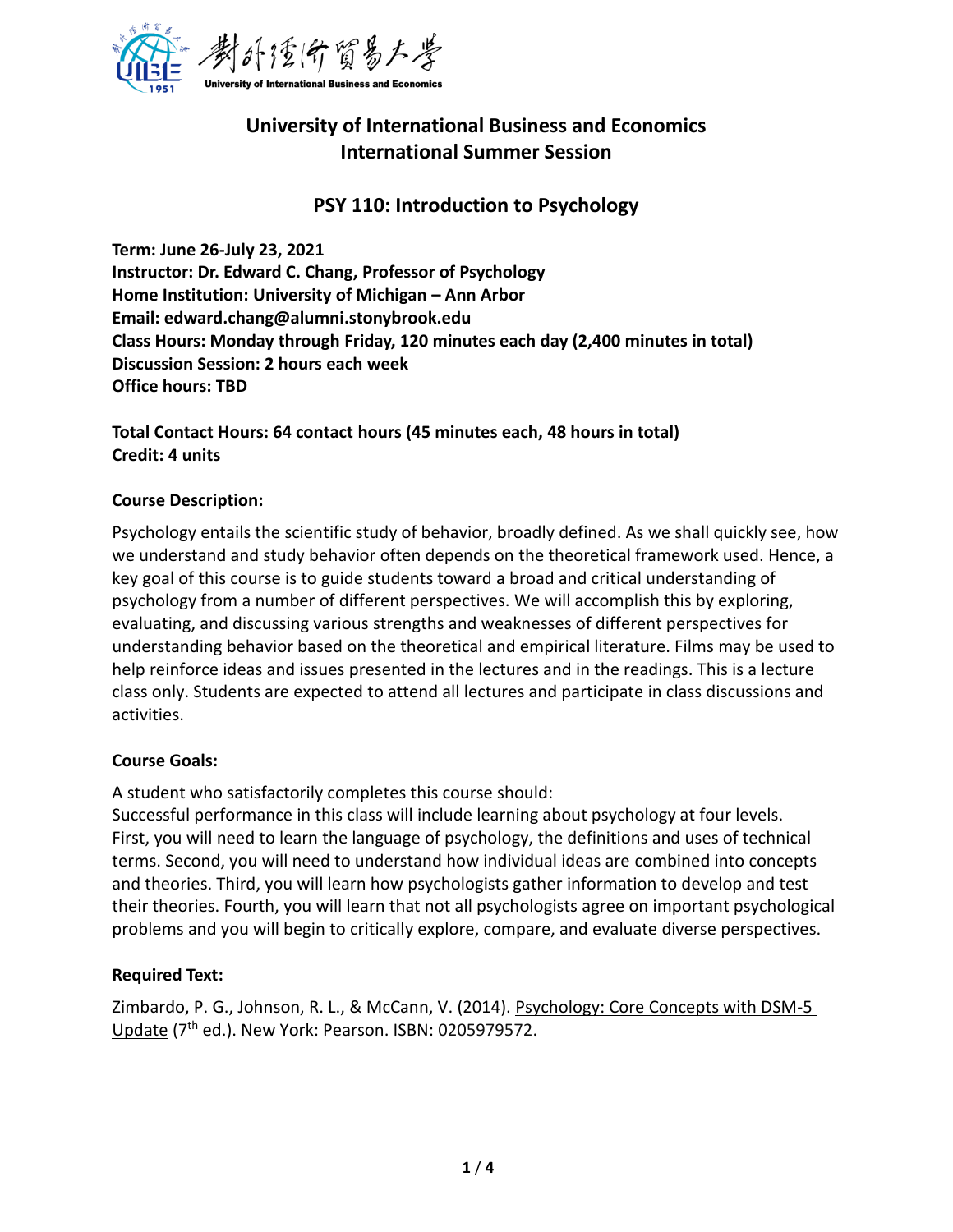

## **Grading Policy:**

UIBE awards grades of A, A-, B+, B, B-, C+, C, D, and F. Most colleges and universities do not award transfer credit for grades of D or F.

In this course, grading will be based on the following:

EXAMS: There will be two exams. Each of the exams will contain 75 multiple-choice questions (2 points each). In general, exams will not be comprehensive. Each exam will only cover the lectures and readings for that range of dates. Approximately 60%-70% of each exam will be based on information presented in class, including any films watched, the remainder will be based on assigned chapters from the textbook (even if the textbook material is not discussed in lecture). All of the exams are required. If you miss an exam, then you should try to contact me immediately. A specific exam time for all students will be announced approximately one week in advance.

IN-CLASS ASSIGNMENTS: There will be five in-class writing assignments during the term. These assignments will include a list of terms that you are to define and submit to the TA. You may use your book to assist you in writing your response. Each written assignment will be worth a maximum of 10 points, for a total of 50 points for all 5 assignments. If you do not provide your response to the assignment as instructed and on time, you will receive zero points.

FINAL COURSE GRADES: Your final grade is based on the total number of points you earn on each of the two exams (total possible exam points = 300) ) and five in-class assignments (total possible points = 50).

The following grading scale will be applied: Grading: A- to A = 298 points and above B- to  $B+ = 263$  to 297 points C- to C+ = 224 to 262 points  $D = 210$  to 223 points F = 209 points and below

## **Class Rules:**

Academic dishonesty is not tolerated. Students caught cheating will receive an F for that test and will be in jeopardy of failing the course.

No electronic devices are allowed for use in the classroom at any time.

Sleeping in class is inappropriate personal conduct and unacceptable behavior that will result in an unexcused absence.

At least one break will be given during each class period. Unless you have an emergency, please limit your departure from class to the allotted breaks.

The syllabus may be subject to change to respond to the needs of the class or to unforeseen circumstances.

Students should expect to spend two hours outside of each class session; readings in the textbook must be completed prior to the corresponding class meeting.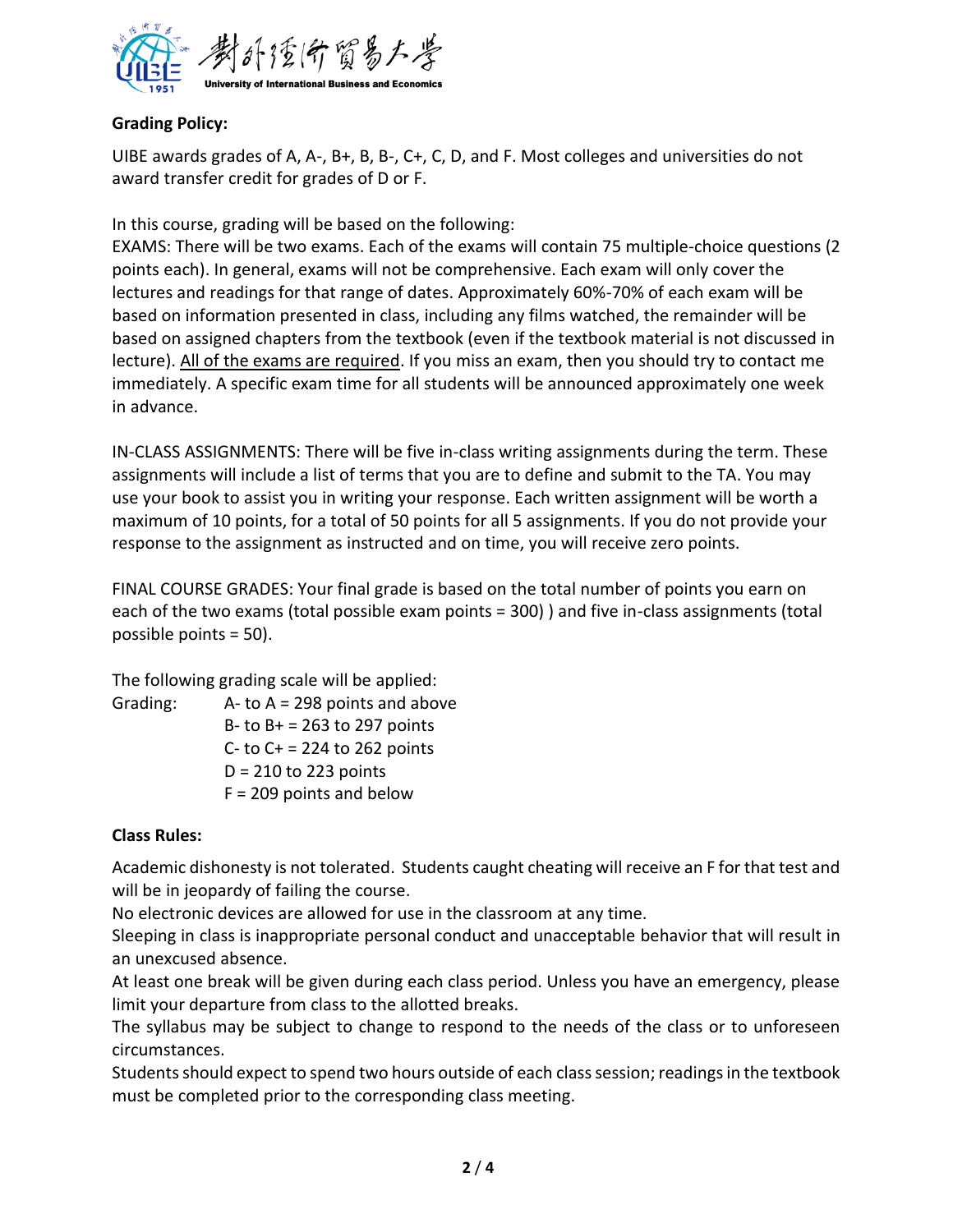

NO MAKE-UP TESTS OR EXAMS WILL BE GIVEN.

#### **Attendance Policy:**

Summer school is very intense and to be successful, students need to attend every session. If a student must miss class, a doctor's note is required for the absence to be excused. There are no unexcused absences.

#### **Course Schedules:**

The planned schedule sketched out below may be modified to suit the interests or abilities of the enrolled students or to take advantage of special opportunities or events that may arise during the term. The sequence of classes is organized based on a sequence of topics across days, rather than based on a schedule of specific days. However, please note the specific dates for "in-class" assignments and exams. That means that all lectures and readings should be completed before these special days.

#### **WEEK ONE (June 28 – July 3):**

**Monday** –Welcome! Overview of Class/Introduction to Major Paradigms: Psychodynamic, Humanistic/Existential, Behavioral, Cognitive, Sociocultural, and Biological Perspectives; **Tuesday** –What is Psychology? (**read Chapter 1**) **Wednesday** - Research Methods in Psychology (**read Chapter 1**)/Biological Foundations of Behavior (**read Chapter 2**) **Thursday** – 2 hour "in-class" assignment **Friday** – Sensation/Perception (**read Chapter 3**) **Saturday** – Discussion hours

#### **WEEK TWO (July 5 – July 10):**

**Monday** –Learning (**read Chapter 4**) **Tuesday** – Memory (**read Chapter 5**) Wednesday -2 hour "in-class" assignment **Thursday** –**MIDTERM EXAM Friday** –Thinking and Intelligence (**read Chapter 6**) **Saturday** – Discussion hours

#### **WEEK THREE (July 12 – July 17)**

**Monday** – Development over the Lifespan (**read Chapter 7**) **Tuesday** –Motivation and Emotion (**read Chapter 9**) **Wednesday** –2 hour "in-class" assignment **Thursday** –Personality (**read Chapter 10**) **Friday** –Social Psychology (**read Chapter 11**) **Saturday** – Discussion hours